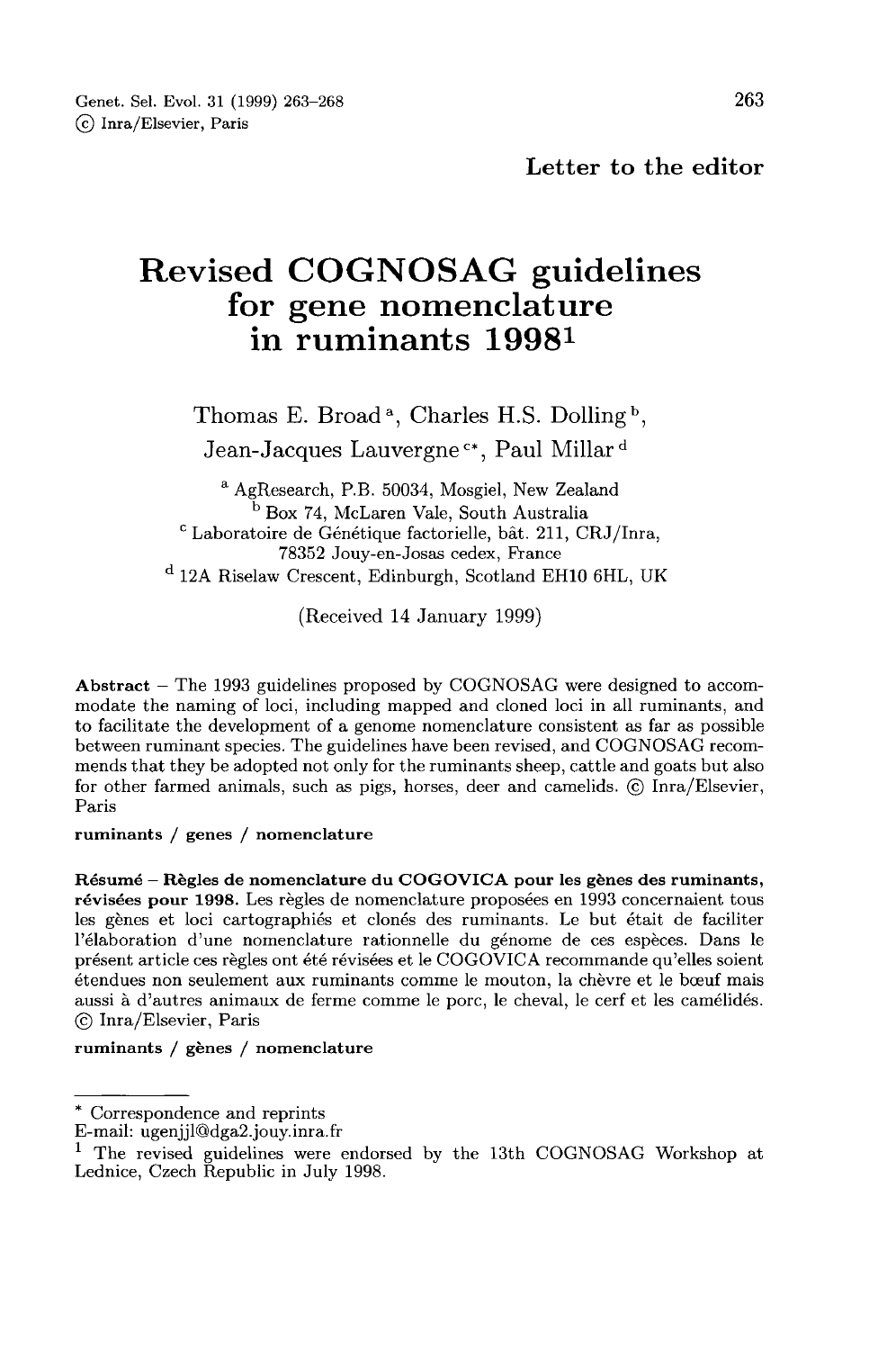# 1. INTRODUCTION

The guidelines from the 1998 Workshop, held at the Mendel University of Agriculture and Forestry Brno, Lednice, Czech Republic, are based on earlier proposals from COGNOSAG Workshops at Gontard/Manosque, France, July 1986 [5] and July 1987 [1], at Eugene, Oregon, June 1989 [2], at Gontard/Manosque, July 1991 [3], and at the Turretfield Research Centre, Rosedale, South Australia, 1993 (4!.

The core of these revised guidelines consists of the 1991 proposals [3]. Their re-wording has been undertaken to reduce their length, and to increase their clarity. The earlier recommendations to limit the length of symbols of loci and alleles to a maximum of five and four characters, respectively, have been relaxed. The designation of top dominant and co-dominant alleles by a capital initial letter has been undertaken to assist in the recognition of alleles with visible effects. Thus, the changes made are intended to render the guidelines more permissive and user-friendly, while retaining consistency with the human and mouse systems of nomenclature. Our recommendations include the use of species prefixes, for example,  $OOV$  or  $OAR$  for sheep,  $BTA$  or BBO for cattle, and the adoption of the nomenclature for keratins and keratinassociated proteins proposed by Powell and Rogers (6!. An additional proposal for provisionally assigning symbols and listing newly reported DNA segments and proteins that have no known homologues, official names or symbols is also outlined.

COGNOSAG will respect as far as possible the names of loci and alleles proposed by authors and will propose new names only in the light of new knowledge or to maintain consistency with the existing nomenclature.

The use of names and symbols in italics for loci and their alleles is preferred. However, if it is not possible to comply with this, then those names and symbols will be underlined. Authors are asked to be consistent in the underlining or use of italics for the names and symbols within a document and/or file. Locus and allele symbols need not be in italics or underlined in databases, but should be in italics in hardcopy from these databases.

## 2. LOCUS

## 2.1. Locus name

#### 2.1.1. Choice of name

The name in English should be as brief as possible but not consist of a single letter, and should convey as accurately as possible the character affected or the function by which the locus is recognised. The name may indicate a morphological character (*Ear Length*) or disease character (*Photosensivity*), a body system or body function (Fecondity Java), or a biochemical property (Albumin) or nucleotide segment (DNA Segment: probe MAF4). As far as possible the locus name should reflect interspecies homology.

All Greek symbols should be written in full in Latin letters and placed after the name, e.g.  $\beta$  Haemoglobin becomes Haemoglobin Beta.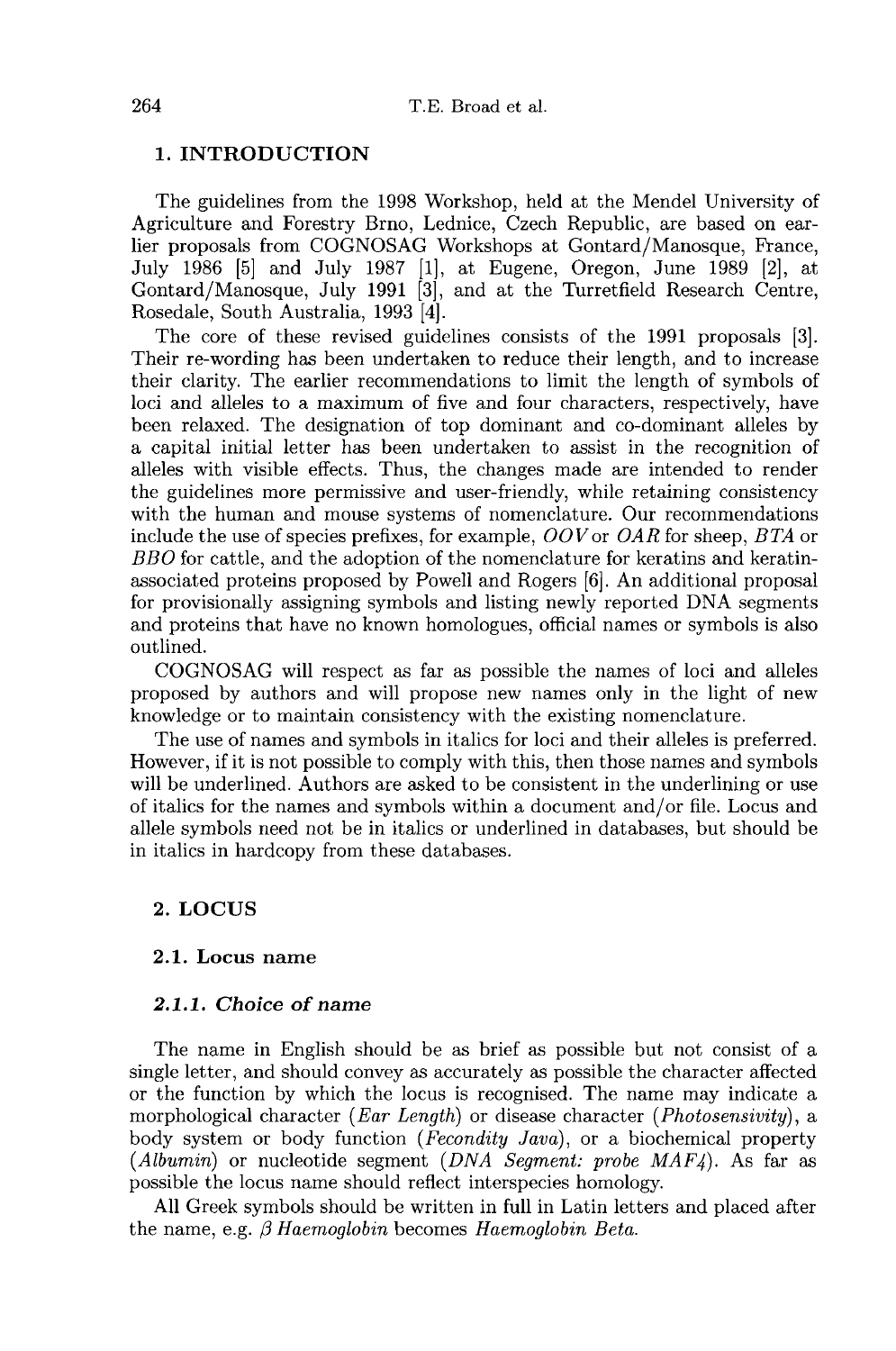If a newly described locus has an effect similar to one that has already been named, then it may be named according to the breed, geographic location or population of origin.

## 2.1.2. Printing the name

The locus name should be written in Latin letters or in a combination of Latin letters and Arabic numerals. Wherever possible, the locus name should be printed in italics; otherwise it should be underlined.

The initial letter of the locus name should be a capital Latin letter.

Both nouns and adjectives in locus names should begin with capital Latin letters, e.g. Ear Length, Haemoglobin Beta: Ear Length, Haemoglobin Beta: Ear Length, Haemoglobin Beta.

# 2.2. Locus symbol

# 2.2.1. Choice of symbol

For newly reported loci, unmapped DNA segments and proteins which have no known homologues or official names or symbols, special care should be exercised in selecting an appropriate symbol to avoid duplication and confusion with existing nomenclature (see section 2). Every effort should be made to ensure that the symbols selected conform to those in current use for homologous loci.

The locus symbol should consist of as few Latin letters as possible, or a combination of Latin letters and Arabic numerals.

The initial character should always be a capital Latin letter which, if possible, should be the initial letter of the name of the locus.

For loci other than those for coat colour and visible traits, upper-case Latin letters only, or upper-case letters combined with Arabic numerals, should be used.

If the locus name is of two or more words and the initial letters are used in the locus symbol, then the letters should be in Latin capitals.

All characters in a locus symbol should be written on the same line; no superscripts or subscripts, and no Roman numerals or Greek letters should be used. Where appropriate, the symbol should indicate the biochemical property or designate a particular nucleotide segment.

The rules of mammalian inter-specific homology already used in the choice of the name of the locus should be applied to the choice of the symbol.

The designation of prefixes denoting mammalian species of origin, when being used to distinguish between the species homologues of a locus, should follow either that recommended by The Human Genome Nomenclature Committee, e.g. OOV or OAR for sheep, BTA or BBO for cattle, CHI for goat, SSC for pig and ECA for horse. COGNOSAG recommends that each author be consistent in the use of whichever symbol has been chosen. For the keratins and keratin-associated proteins, COGNOSAG recommends that authors adopt the symbols and names proposed by Powell and Rogers [6].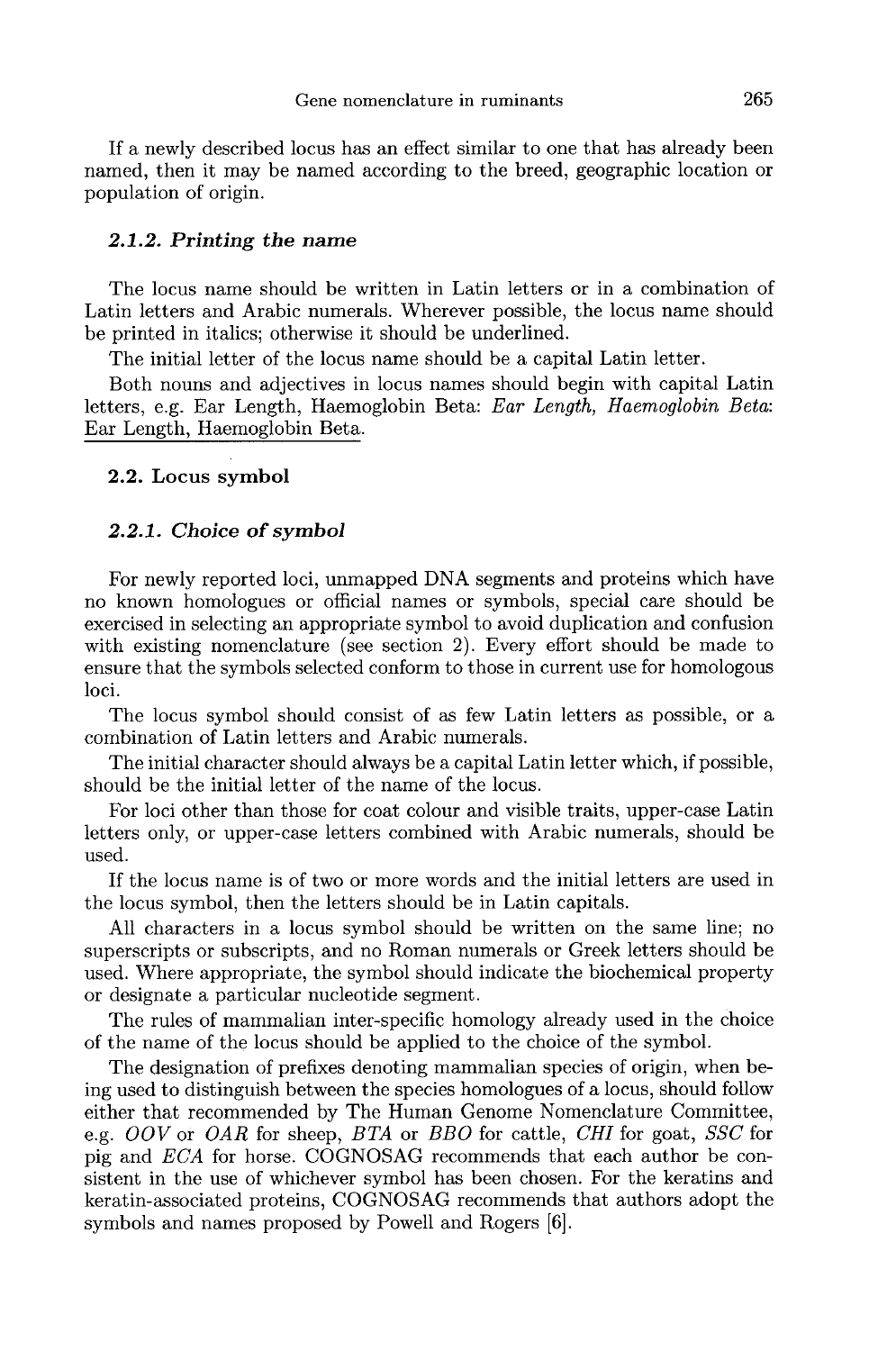## 2.2.2. Printing the symbol

Wherever possible the locus symbol should be in italics; otherwise it should be underlined, e.g. the symbol of the Agouti locus: A or A.

# 3. ALLELES

## 3.1. Allele name

#### 3.1.1. Choice of name

The name should be as brief as possible, but should convey the variation associated with the allele. If not given names, alleles should be given symbols as described in section 3.2 below. If a newly described allele is similar to one that is already named, it should be named according to the breed, geographic location or population of origin. The names of new alleles at a recognised locus should conform to the nomenclature established for that locus. Should a new allele be identified later as being the same as an allele already named, the name invoking breed, geographic location or population of origin should be abandoned.

## 3.1.2. Printing the name

Wherever possible, the allele name should be in italics; otherwise it should be underlined. A lower-case initial letter of the allele name is preferred. This does not apply when a symbol is used instead of an allele name. For example, be underlined. A lower-case initial letter of the allele name is preferred. This does not apply when a symbol is used instead of an allele name. For example, the allele for the polled condition at the *Horns* locus: B or

## 3.2. Allele symbol

## 3.2.1. Choice of symbol

The allele symbol should be as brief as possible, consisting of Latin letters and/or Arabic numerals.

As far as possible, the allele symbol should be an abbreviation of the allele name, and should start with the same letter. In the loci detected by biochemical, serological or nucleotide methods, the allele name and symbol may be identical.

Greek letters and Roman numerals should not be used.

The symbol  $+$  can be used alone for identification of the standard allele ('wild type') for alleles having visible effects. Neither '+' nor ' $-$ ' symbols should be used in alleles detected by biochemical, serological or nucleotide sequencing methods. Null alleles should be designated by the number zero.

The initial letter of the symbol of the top dominant allele should be a capital letter. When there are co-dominant alleles only, they should each have a capital initial letter. The initial letter of all other alleles should be in lower case.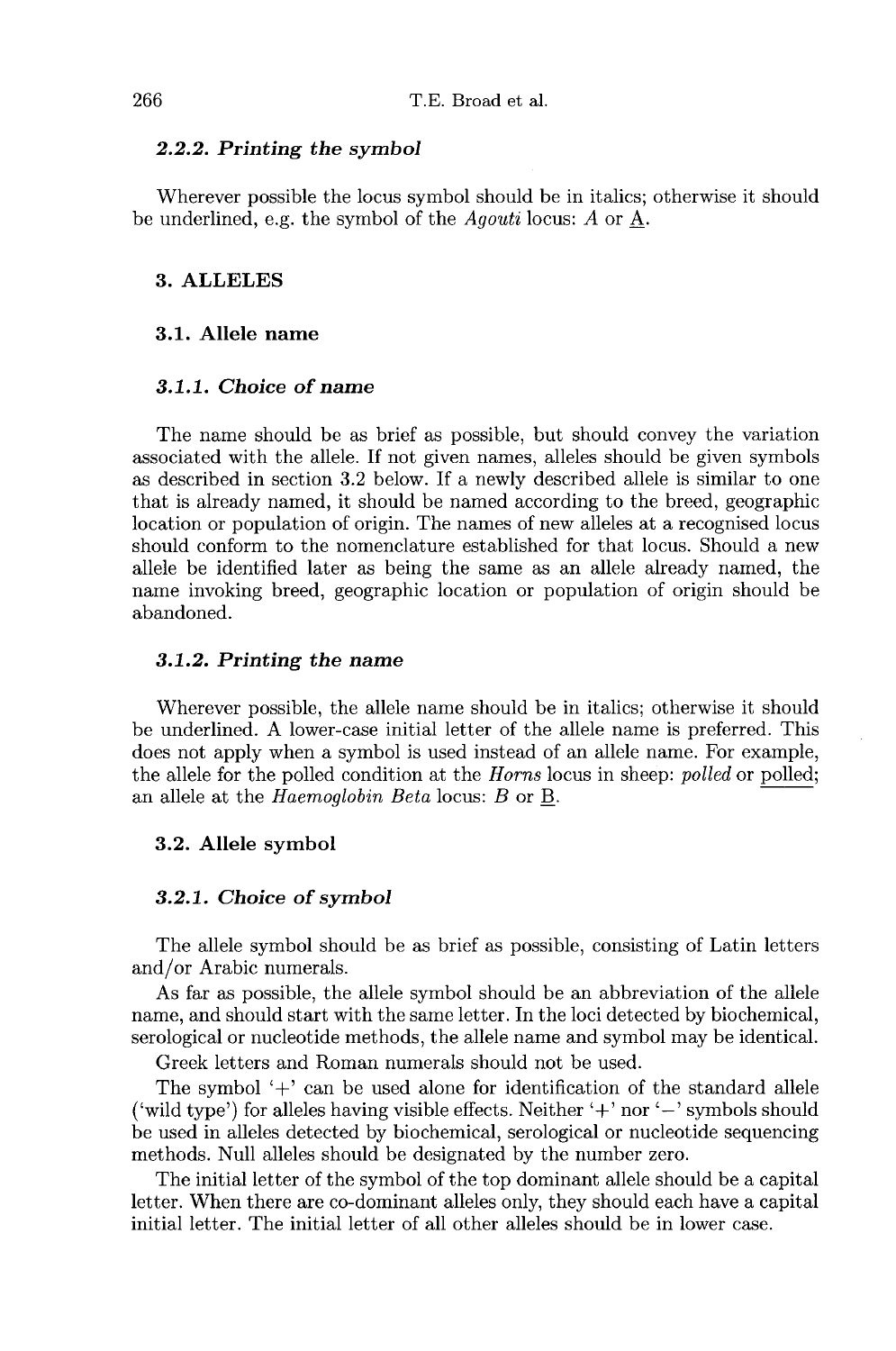#### 3.2.2. Printing the symbol

The allele symbol should always be written with the locus symbol. It may be written as a superscript following the locus symbol, or following an asterisk on the same line as the locus symbol. The allele symbol should be printed immediately adjacent to the locus symbol, i.e. with no gap between them.

Wherever possible, the allele symbol should be in italics; otherwise it should be underlined. For example, the recessive allele *hornless* at the *Horns* locus in sheep will be printed in italics:  $Ho^{hl}$  or  $Ho^{*hl}$  or underlined  $Hol^{hl}$  or  $Ho^{*hl}$ . The dominant allele *polled* will have the symbol in The dominant allele *polled* will have the symbol in italics,  $Ho^P$  or  $Ho^{\ast P}$ , or underlined,  $Ho^P$  or  $Ho^{\ast P}$ .

#### 5. GENOTYPE TERMINOLOGY

The genotype of an individual should be shown by printing the relevant locus and allele symbols for the two homologous chromosomes concerned, separated by a slash, e.g. **YPE TERMINOLOG**<br>e of an individual should<br>ols for the two homology<br> $Ho^P/Ho^P$  or  $\underline{Ho^P/Ho^P}$ .<br>i should be separated by

Unlinked loci should be separated by semicolons.

Linked or syntenic loci should be separated by a space and listed in alphabetical order when gene order and/or phase are not known.

In writing genotypes for X-linked loci, the hemizygous case (as in the male) should be designated by /Y following the locus and allele symbols, e.g.  $FacX*I/Y$  for the *inverdale* allele of the *Fecundity X* locus on the X chromosome in sheep.

In writing genotypes Y-linked loci should be designated by /X following the locus and allele symbols.

# 6. PHENOTYPE TERMINOLOGY

The phenotype symbol should be in the same characters as the locus and allele symbols. The difference is that the characters should not be in italics, should not be underlined and should be written with a space between locus characters and allele characters instead of with an asterisk. Square brackets [ ] The phenotype symbol should be in the same characters as the locus and allele symbols. The difference is that the characters should not be in italics, should not be underlined and should be written with a space between lo may also be used. For example, the dominant genotype  $Ho^P/\tilde{H}o^+$  is equivalent to the phenotype  $Ho^P$  or  $[Ho^P]$ 

#### ACKNOWLEDGEMENTS

The authors have presented these guidelines on behalf of all of those members of COGNOSAG who attended the 13th workshop since the organisation was founded in 1984. They gratefully acknowledge the complementary efforts of members around the world and the support of their host institutions which has made these efforts possible.